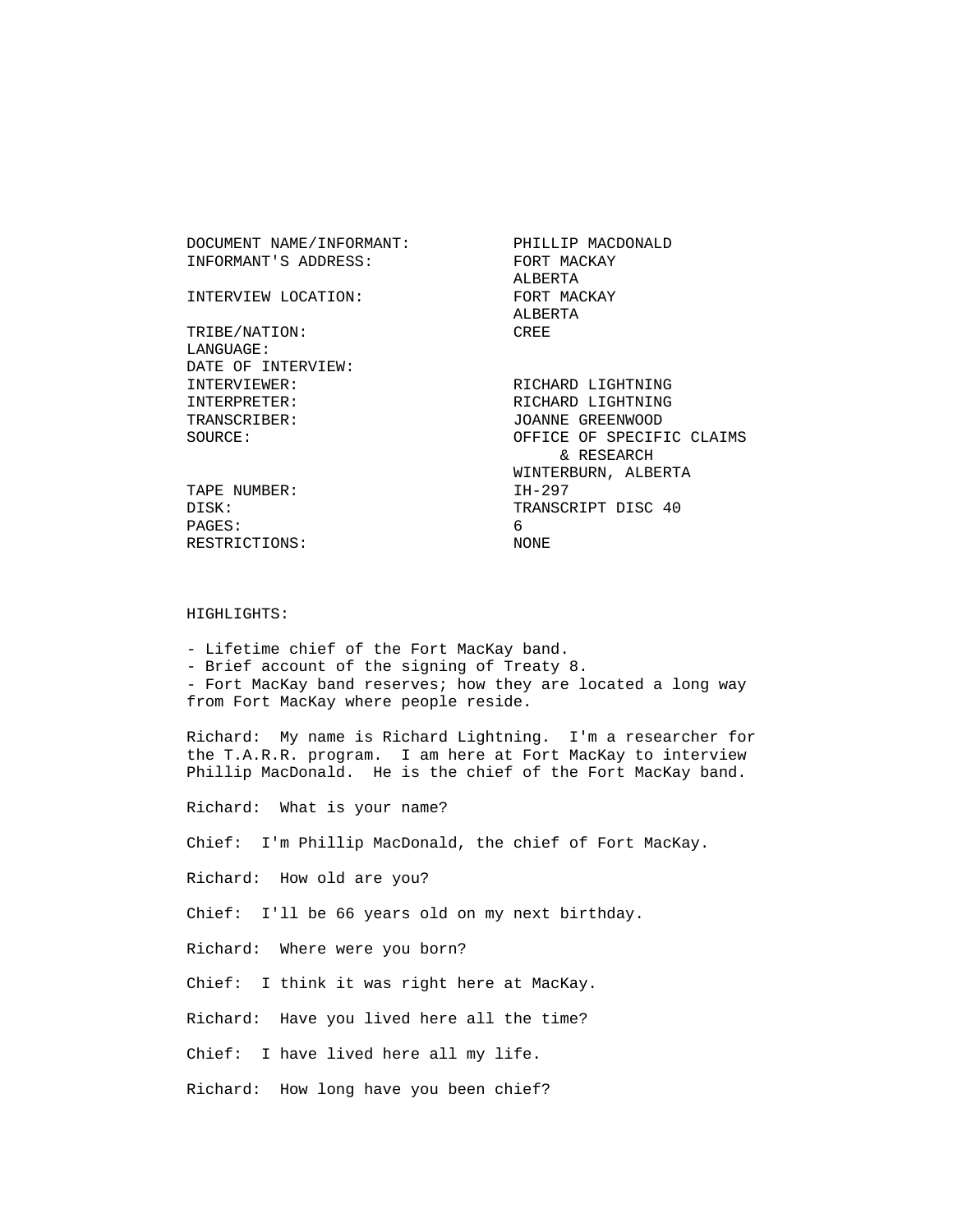Chief: I've been chief a long time now. It is almost 30 years now. At first there wasn't any chief here, just a councillor. I was the councillor. Finally there was a chief here. His name was Sammy Roland. When he died, I became the chief. That is quite a while ago. It must be 20 years.

Richard: What system is used in selecting a chief?

Chief: I was chosen by the people.

 Richard: Will you remain the chief or will your time expire like some reserves with the two year system?

 Chief: When I was chosen, it was understood that I'd be the chief for as long as I lived.

Richard: What is the population of the people here?

 Chief: There are 185 treaty Indians and many Metis as well. They have been given some land but they haven't moved here yet. It will probably be in the summer.

Richard: Do they live here amongst the Indians too?

 Chief: Yes, we all live here together. They were given homes and by summer they will probably move there and they will get assistance also from the government.

Richard: How do the treaty Indians and Metis people get along?

 Chief: We get along fine because we grew up together and we've always lived here.

Richard: Do you know where this name MacKay came from?

 Chief: Not really. It has always been Fort MacKay. A short distance from here is the MacKay River.

 Richard: The Indians have been here all the time. Did you ever hear stories of where they came from?

 Chief: The elders were also born and raised here, including our grandparents. But when the treaty was first signed and the commissioner was sent here from Ottawa, the Indians didn't accept the money right away. It is said that it took 3 days to convince the bush Indians to take the money. It seemed like the government wanted the land here. The commissioner never mentioned anything to the Indians about something underground that could be valuable such as minerals or oil. They only mentioned the fish and ducks for the purposes of daily food. There was never any mention of underground minerals, that could be worth something of value to the Indians. The government wasn't honest about it. They should have told the Indians right there. Maybe we would have a reserve here today. The government didn't do this. They only told the chief that he could choose land in an area where it would provide sustenance. That was at the first signing of the treaty when the first chief was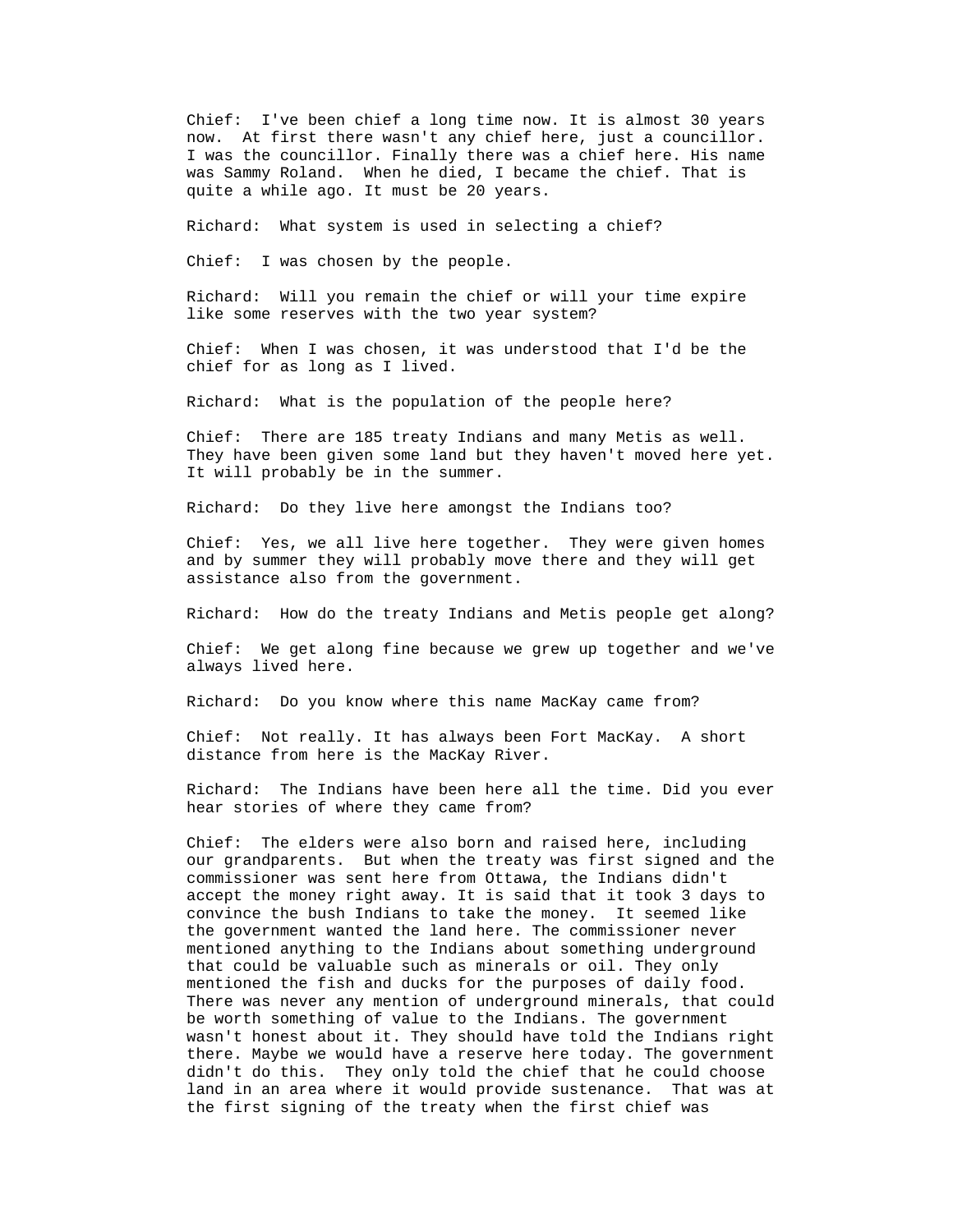recognized.

Richard: Who was that chief?

 Chief: His name was Adam Boucher. He died long ago. He did select land about 70 miles west of MacKay. There are many lakes there with plenty of fish. His main concern was food. That is why we are having trouble today with a reserve.

Richard: Is that where your reserve is located?

 Chief: Yes, we have 2 reserves over there and there are lakes too.

Richard: Do you know the size of the reserve?

Chief: I don't know, but they are fairly large.

Richard: Does anybody ever live there?

 Chief: Nobody ever lives there, just when they go trapping. But not permanently. Long ago the people used to spend their winters there. They would fish for food.

 Richard: Has there been any exploration on your reserve, or cutlines going through it?

 Chief: Yes, they have explored in that area. There are roads all over the place. There was also some drilling on the reserve, but I haven't heard if they made any discoveries.

 Richard: At your present location here, how did the people arrive here, or have they lived here all the time?

 Chief: Before I was even born, my parents had been here already. Before the treaty, our great-grandparents were here. We cherish this land here and we could never leave it.

Richard: Is it recognized by the government as a reserve?

 Chief: No, there isn't a reserve here. That is why I said before the chief was cheated out of acquiring a reserve here.

Richard: Do you know who the interpreter was at the time?

 Chief: I don't know who the interpreter was. Maybe the government sent an interpreter with the commissioner when he came here.

Richard: Where did the signing of the treaty take place?

 Chief: It was right here that the Crees and the Chipewyan Indians were paid treaty.

Richard: Do you also have Chipewyan Indians here?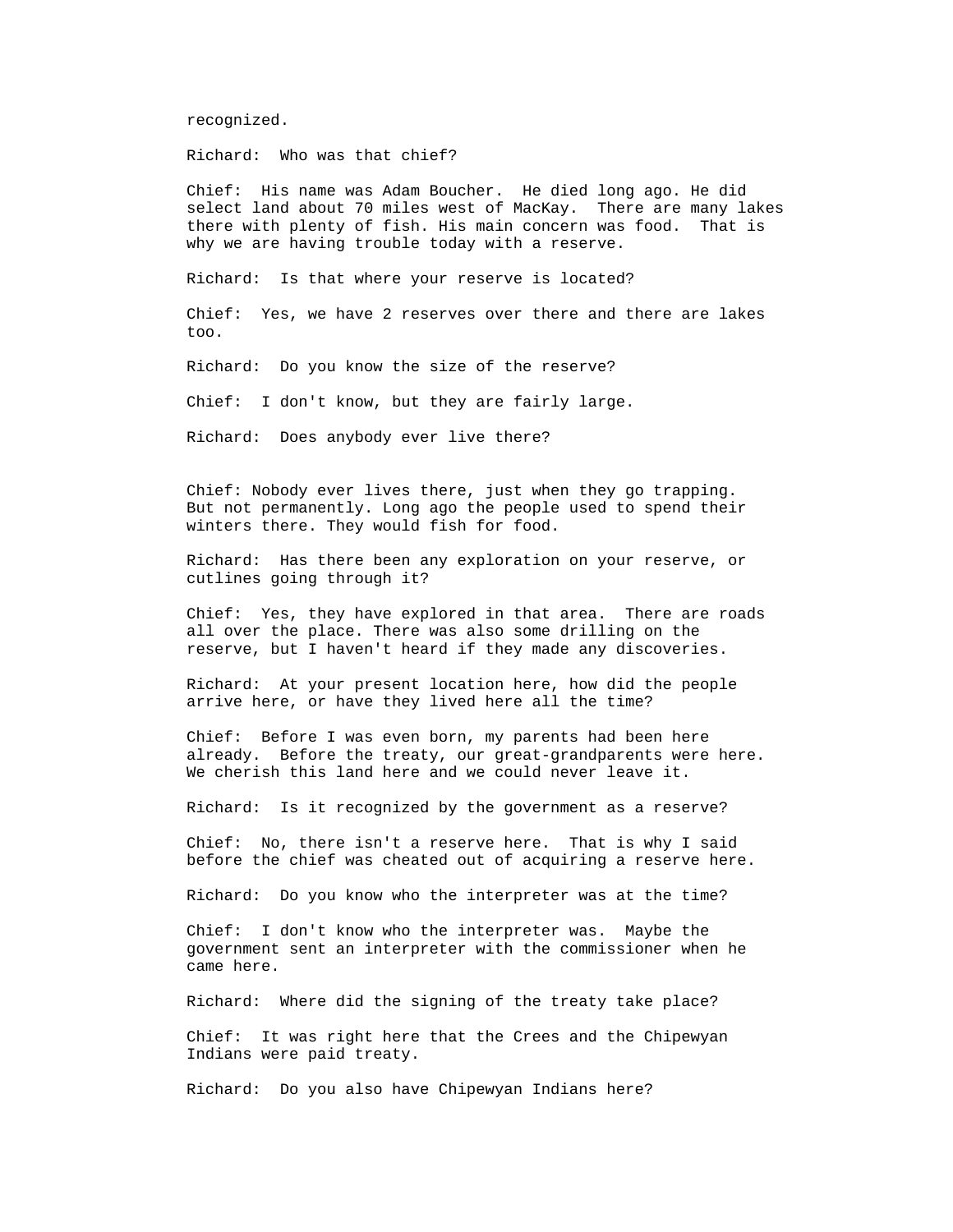Chief: Yes, there are many Chipewyan Indians here, also the Cree.

Richard: What do the people do for a living?

 Chief; Right now, most of them are on welfare. Some of the younger people work, but the older people are on welfare. Like in my case, I'm a pensioner. It is not much but we get by on it. I receive \$105.00 a month. My wife receives welfare and that is how we exist.

Richard: Do the Indians still trap here?

 Chief: Some people still trap, but there was too much snow this winter. It makes trapping difficult. It is not like long ago. People in those days were energetic. It didn't matter how deep the snow was. They had dogs and snowshoes for trapping. In those days, there was no welfare. They didn't get assistance, they made a living on their own. Today this is not the case. They are dependent on welfare. The younger people today are lazy. They should go out and work, but they don't work. They depend on welfare too much.

Richard: Is there work for them if they decided upon it?

 Chief: There is plenty of work. Even government people have approached them. But they don't think of working at all.

 Richard: Do the people encounter any difficulty from the government or other non-Indians when trapping and selling of pelts?

 Chief: No, there isn't any trouble. Years ago they restricted beaver, but other than that there is no problem.

Richard: Do the Indian people fish for themselves for food?

 Chief: Not too much. They do fish from August to the fall when the fish are spawning.

 Richard: How about hunting? Do the Indians have trouble with hunting?

 Chief: No, with the treaty Indians there is no problem. But moose is getting scarce around here now. They used to be plentiful.

Richard: Why is it they are becoming few in number?

 Chief: They have reduced by hunting or they have moved to a different area.

 Richard: I wonder if exploration and drilling outfits have made the moose go to a different area?

Chief: I thought of that too before, because there is much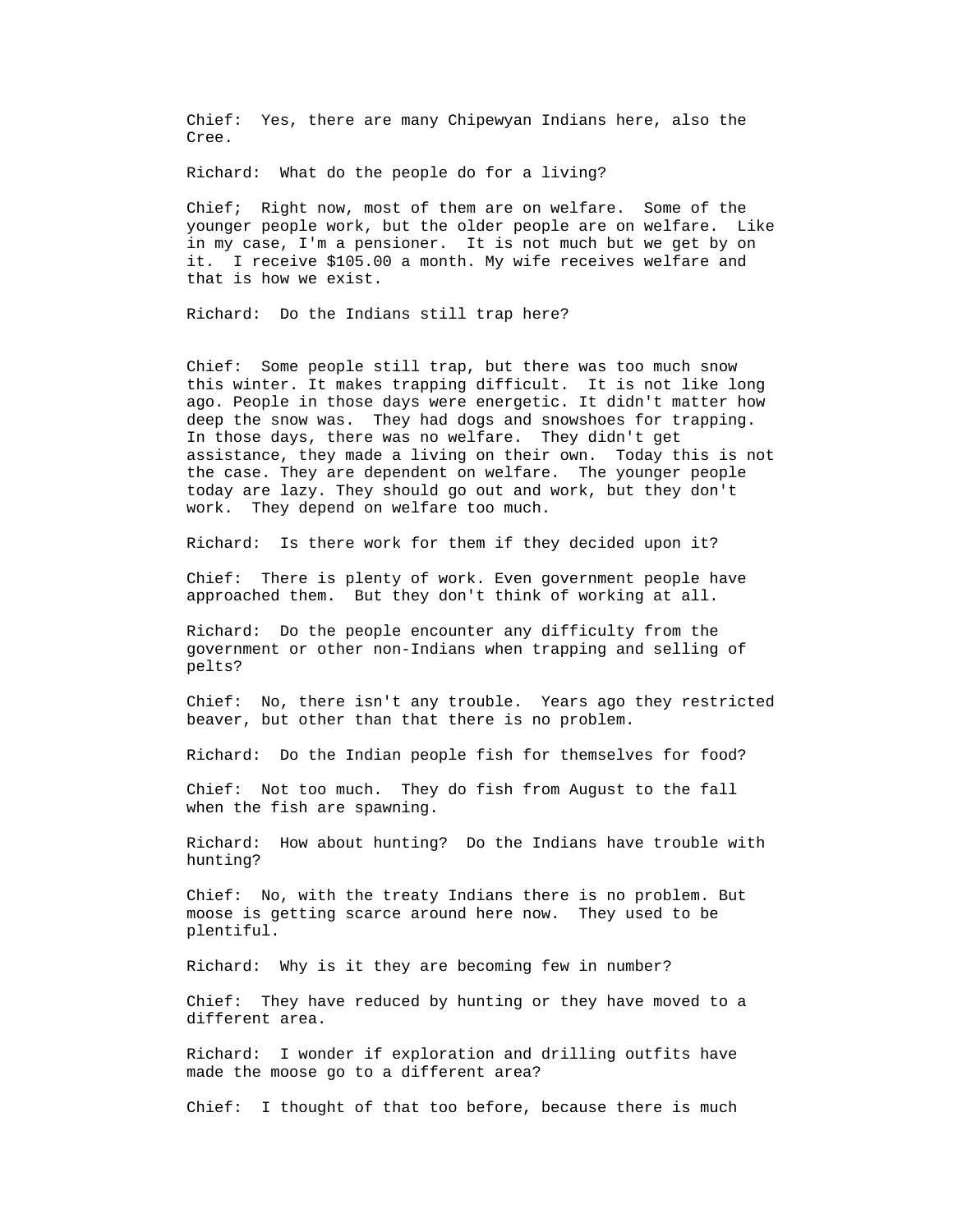work going on around here. They use all kinds of machines and they are loud. They moose may have been frightened away by the noise.

 Richard: Have you approached the government to see if you could get land elsewhere, or look into the possibility of benefitting from the minerals underground?

 Chief: At a recent meeting in Edmonton which I attended, I approached about 4 people and requested that we should get this land and also to include the minerals not only the surface. That was my argument at that last meeting.

 Richard: You mentioned before that the elders never mentioned at anytime that minerals were disucssed during the signing of the treaty or that no agreement was made.

 Chief: Yes, like I said before at the first signing of the treaty, the Indians were never dealt with in honesty. They were never told of any underground mineral potential. Reference was only made to fish and game for food. That is why the chief did not select land here, where minerals may exist. That is the error which was made.

Richard: Thank you for talking to me.

(End of Interview)

INDEX

| INDEX TERM                             | IH NUMBER                   | DOC NAME     | DISC # | PAGE # |
|----------------------------------------|-----------------------------|--------------|--------|--------|
| CHIEFS AND CHIEFTAINSHIP               |                             |              |        |        |
| -elected                               | IH-297                      | P. MACDONALD | 40     | 2      |
| CHIEFS AND CHIEFTAINSHIP               |                             |              |        |        |
| -lifetime                              | IH-297                      | P. MACDONALD | 40     | 2      |
| METIS                                  |                             |              |        |        |
| -attitudes toward                      | IH-297                      | P. MACDONALD | 40     | 2, 3   |
| MOOSE                                  |                             |              |        |        |
| -hunting of                            | IH-297                      | P. MACDONALD | 40     | 5      |
| <b>RESERVES</b>                        |                             |              |        |        |
| -requested, promised<br>TRANSPORTATION | IH-297                      | P. MACDONALD | 40     | 4,6    |
| -dog team                              | IH-297                      | P. MACDONALD | 40     | 5      |
| TRAPPING                               |                             |              |        |        |
| -as livelihood                         | IH-297                      | P. MACDONALD | 40     | 5      |
| TREATY #8                              |                             |              |        |        |
| -land allocation                       | IH-297                      | P. MACDONALD | 40     | 3      |
| TREATY #8                              |                             |              |        |        |
| -taking of                             | IH-297                      | P. MACDONALD | 40     | 3      |
| <b>WORK</b>                            |                             |              |        |        |
| -welfare                               | IH-297<br>PROPER NAME INDEX | P. MACDONALD | 40     | 4,5    |
| PROPER NAME                            | IH NUMBER                   | DOC NAME     | DISC # | PAGE # |